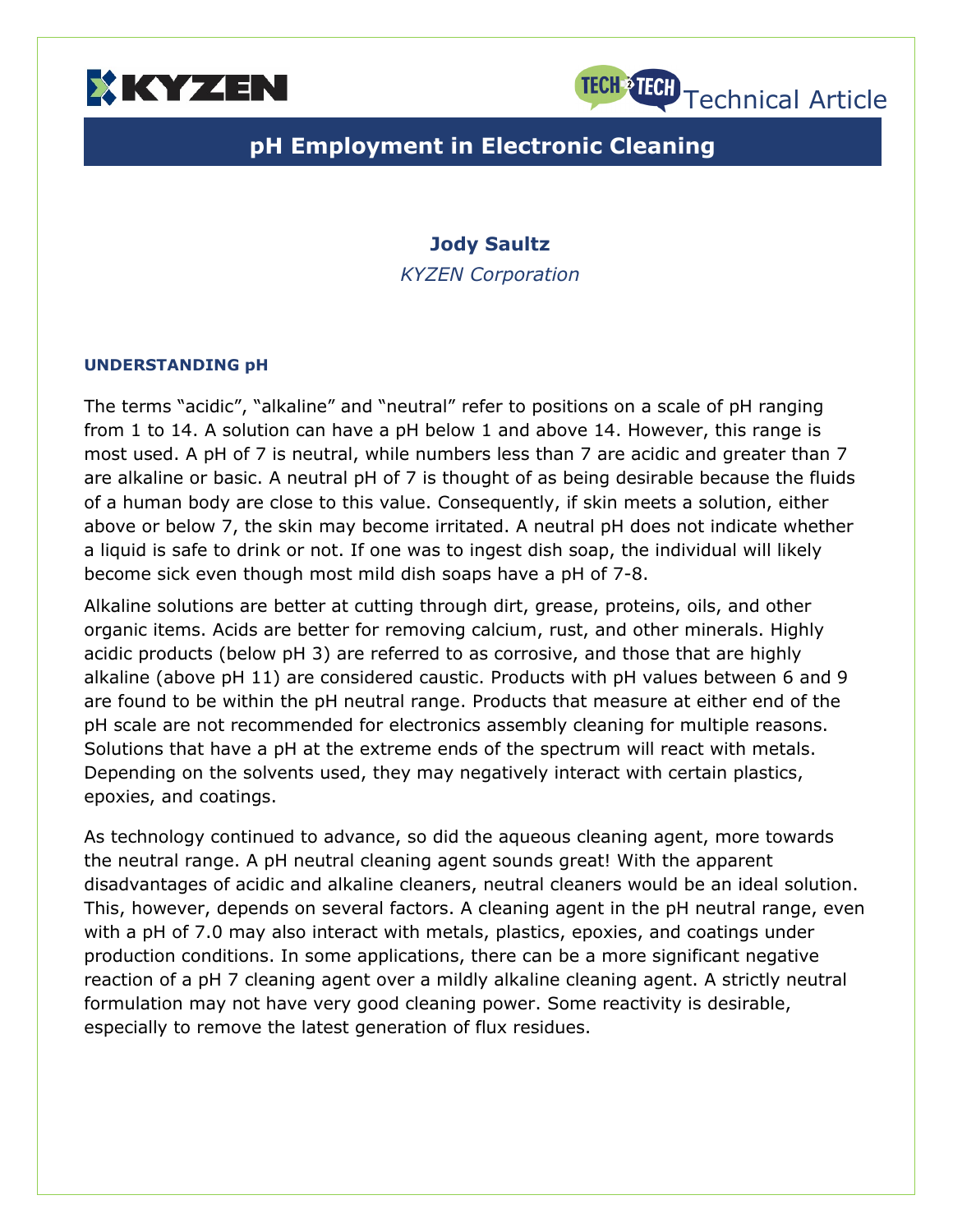The best neutral range of cleaning agents are balanced. This means that the ingredients are formulated together so that they provide a high level of cleaning activity, very low toxicity, with acceptable cleaning performance in normal production conditions. This balance needs to stay consistent from the start of a fresh bath to the end of that bath. Making a truly informed choice requires knowledge of soil and surface conditions, and the cleaning agent. Some understanding of cleaning technology will at least lead to a more informed choice.

Just as there are advantages to staying near a pH of 7.0, there are just as many, if not more, advantages to being slightly alkaline. Mild alkalinity enables saponification. This results in faster cleaning with less exposure time and energy, better soil loading which enables longer bath life, and more stable compatibility through the life of the bath when buffered to keep pH in balance. Additives can be engineered into the formulation to enhance inhibition of the sensitive metals and coatings, rather than relying on pH alone. In the early 2000s, cleaning agent pH began to shift from high alkalinity toward more neutral. Today, most modern cleaning agents consist of:

- Solvency package to solubilize non-polar residues
- Aqueous Package to dissolve polar soils
- Functional Additives: These are de-foamers, buffers, corrosion inhibitors, wetting agents, and other minor ingredients to improve compatibility, bath life, and loading

Most CM's today use Bi-Phased cleaning agents. Bi-Phased cleaning agents have both a solvent phase and an aqueous phase, which allows the solvent to be sprayed without safety concerns. These are typically partially soluble in water. The solvent phase allows the cleaning agent to target the non-polar residues, such as resins and rosins, oils, and greases. The aqueous phase targets polar soils. This will remove the ionic residues such as fingerprints and minor ingredients of the paste, flux activators, and salts.

Cleaning agents are also multi-material compositions using both hydrophobic (oil-loving) and hydrophilic (water-loving) components. A solvent (neutral pH by nature) is less capable on polar residues and tend to be higher molecular weight molecules, making it more challenging to rinse, becoming a contaminant itself. Effective removal of all residues requires a combination of both (like dissolves like). A good cleaning and good rinsing require a balance of both phases to produce a reliable product.

The early aqueous based pH 7.0 cleaning agents were engineered with high solvency, obtained a very short bath life, required higher concentration, exposure time and temperatures to achieve a satisfactory level of cleaning. Aggressive cleaning conditions failed to remove some flux residues fully. In addition to inefficient cleaning, these early products proved to be more difficult to rinse than mildly alkaline solutions. Even though the pH reduced the degradation of metals, the temperature increase became a problem with the other materials such as labels and plastics, higher chemical losses, and non-userfriendly product. As the temperature is increased evaporative losses dramatically increased. There was also a concern to employees as the solvent in early chemistries put off an odor that caused headaches, nausea, and eye irritation to the operator. The solvents used in the early aqueous cleaning agents frequently lacked compatibility with

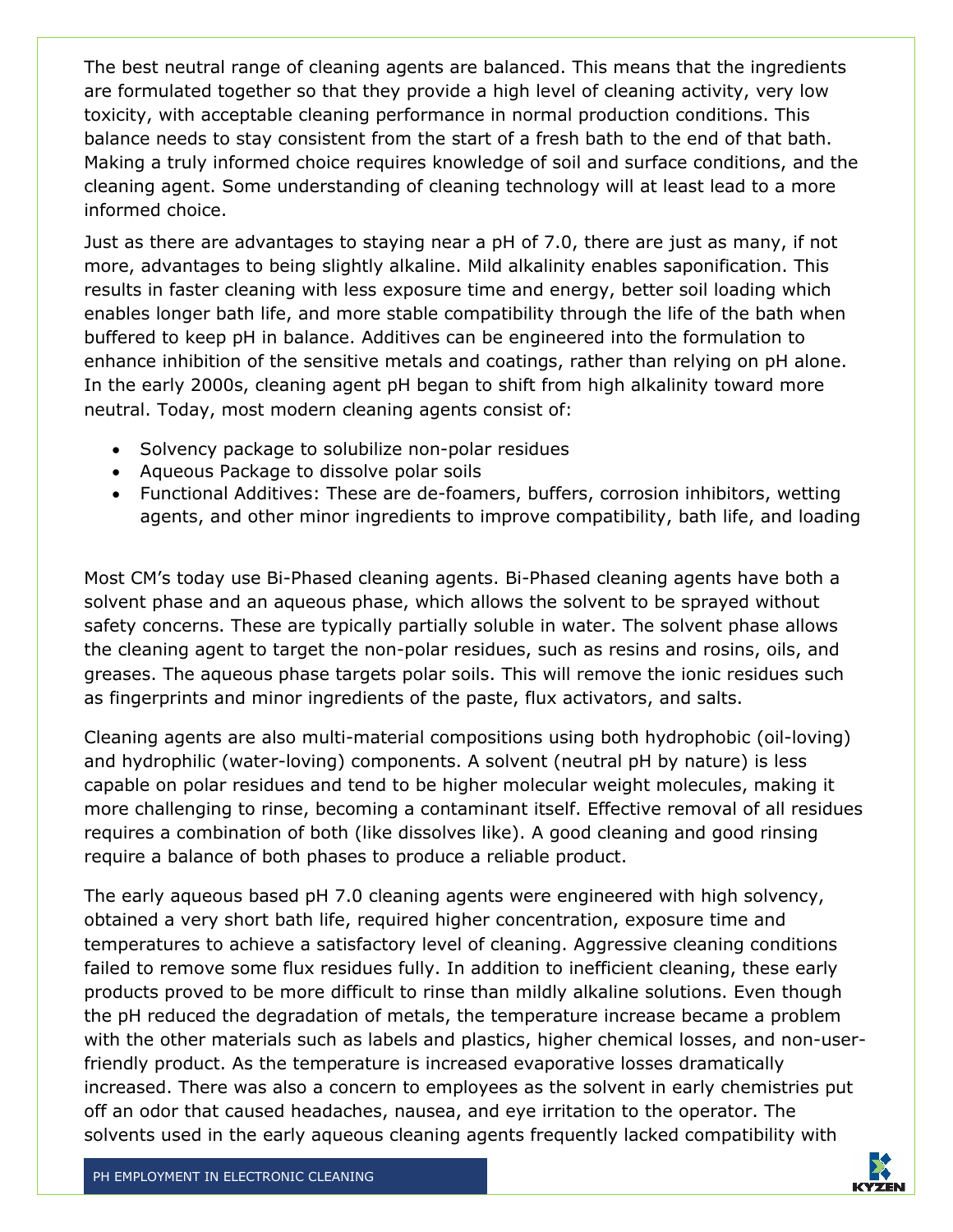plastics. Fortunately, the leading chemical manufacturers have worked to improve cleanability on the wide range of the latest fluxes and increasing material compatibility and providing a more environmental and user-friendly product. Cleaning is a process, not only a cleaning agent. The process can be complex and dynamic. Success is achieved by understanding how the cleaning agent behaves in the wash tank while it is doing its job of removing residues. There are three important areas to understand:

- 1. Mechanical Energy
- 2. Flux loading impact on the wash
- 3. Rinsing

Mechanical Energy will vary from machine to machine. If a machine has low mechanical energy, the solution is often to increase the exposure time, temperature and even the concentration. While the focus is typically on the wash side of things, it is equally important to do the same on the rinse side. Dialing in a process takes understanding your soils, the cleaning agent, and the equipment.

Electronic assemblies require solder masks, components, part marking, substrates, assembly materials, alloys, coatings, bonding and stacking materials. Assemblers identify components by using markings, labels, or other identifiers. These components and markings may have damage from exposure to the cleaning agent and mechanical energy needed to clean the part.

Compatibility can be impacted by the cleaning material, temperature, impingement from spray at the board level and exposure time to the product. Some product may be cleaned multiple times. All these factors are especially challenging today with the much wider availability of different materials. Traditional saponified cleaning agents (high pH/alkalinity) can attack specific metal types such as Aluminum, Copper, and even Lead.

There are cleaning agents which are designed to effectively remove flux residues and provide a wide compatibility range. They are also easily rinsed and safe for the environment. If a cleaning agent is designed with a balance of solvency, buffers, and inhibitors, it will be compatible with a wide range of metals over time. The solvent, buffers and inhibitors widen the process window which also enables a long bath life and promotes good rinsing. When a cleaning agent is engineered correctly, success is achieved even with the harshest of conditions.

Bath behavior is defined by how a cleaning agent behaves inside the wash tank, taking into consideration exhaust, flux absorption, and concentration fluctuations over time. Due to the dynamics of the wash tank, it is essential to understand the influencing factors and their impact on the entire process. How the flux is absorbed into the wash solution is a critical component in how the bath behaves. Too much flux loading can lead to foam in the wash, irregular concentration measurements, compatibility shifts, and poor rinsing. Traditionally, the higher the alkalinity, the more flux it can absorb. With semiaqueous solutions, once a wash bath reaches a certain flux load percentage, the pH shifts toward the acidic range. This is when wash bath starts to attack sensitive metals, such as copper and aluminum and cleaning may become challenging. The attack is far less frequent with today's pH neutral chemistries. There is still a big difference in how a pH neutral chemistry reacts and pulls in the flux, vs mild alkaline chemistry.

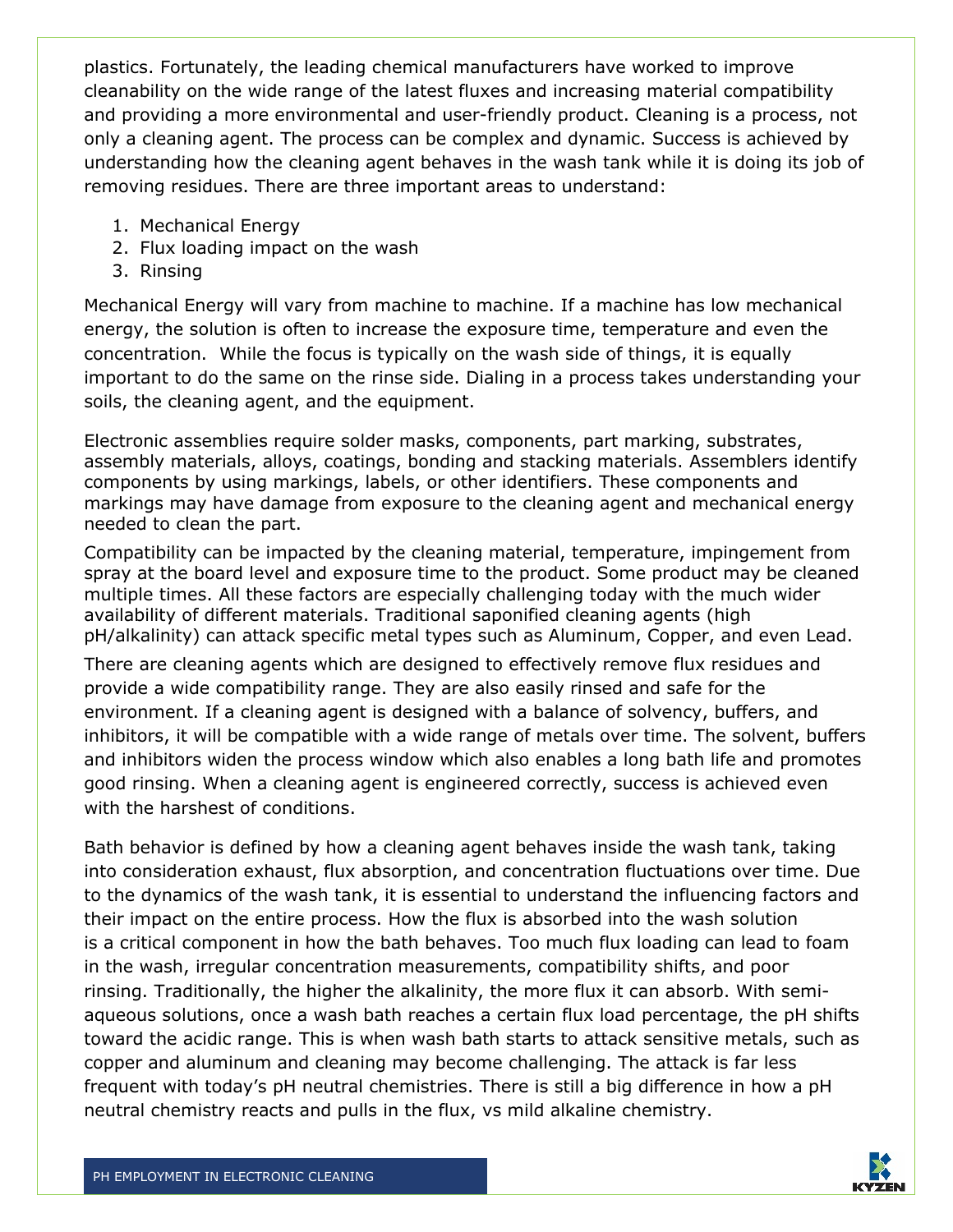A cleaning agent engineered with mild alkalinity performs better on polar/ionic residues than a pH neutral chemistry. Mild alkaline cleaning agents remain stable throughout the life of the bath requiring no process adjustments, which validates cleanability with a new bath as well as a bath in the production environment. The pH of a cleaning agent will directly influence how the bath behaves as flux loads. Careful monitoring of wash bath concentration and overall production conditions is critical to ensure reliability.

#### **BATH LIFE**

Adding an acidic flux to a wash solution has the potential to lower the pH. When cleaning PCBs in typical production conditions, acidic flux is continuously added to the bath. To avoid the pH shift, some cleaning agents are formulated with materials to help stabilize the pH over an extended period of time. The addition of buffering agents in the formulation allows the cleaning agent to hold more acid/flux for a longer bath life while protection sensitive components. The amount of acid a bath can hold and still do its job is dependent on the pH of the material and the buffering design. A well-buffered wash solutions, with a starting at a pH of 7.0 to 8.0, will quickly decline in pH as it absorbs the acid. However, a well-buffered wash solution with pH of 9 - 10.5 will be able to absorb more acid and maintain stability.

As flux loads the wash bath, a drop in pH occurs. If the pH drops to a point where the wash solution no longer cleans, it has reached its end of life. pH absolutely affects bath life, as well as potential compatibility risks. Even products that are designed with buffer materials to hold a stable pH will decrease over time which correlates to a shorter bath life, versus a cleaning agent in the 9-10 pH range. The potential for compatibility issues also drastically increase when the pH falls below 7.

When a wash bath solution is near the end of its life, there will be signs the bath has been spent. Early signs can be:

- Drop in surface tension on the substrate
- Flux/soil redeposition
- Insufficient rinsing
- Compatibility issues concerns
- Foaming in the wash bath

While pH fluctuation is an indicator of flux loading, it is also related to concentration. The combination of a lower pH and flux load, depending on flux components, can lead to compatibility on sensitive metals. This shift happens much quicker at lower concentrations. Cleaning agents in the 7-8 pH range will be able to clean at a lower concentration initially. However, they often require process adjustments, such as an increase of concentration, time, and/or temperature in order to maintain the same level of cleanliness as in the beginning. A buffered pH cleaning agent with a pH in the low 9's (mildly alkaline) will remain more stable over a longer period of time and flux load. Additionally, this cleaning agent is able to achieve the same level of cleanliness at lower concentrations and temperatures throughout the life of the bath. This extends the bath life, reduces waste, and diminishes potential compatibility issues attributed to low pH. When a cleaning agent is part of a manufacturing process, there are different challenges to overcome. On the other hand, reliability risk can be greater if no cleaning is